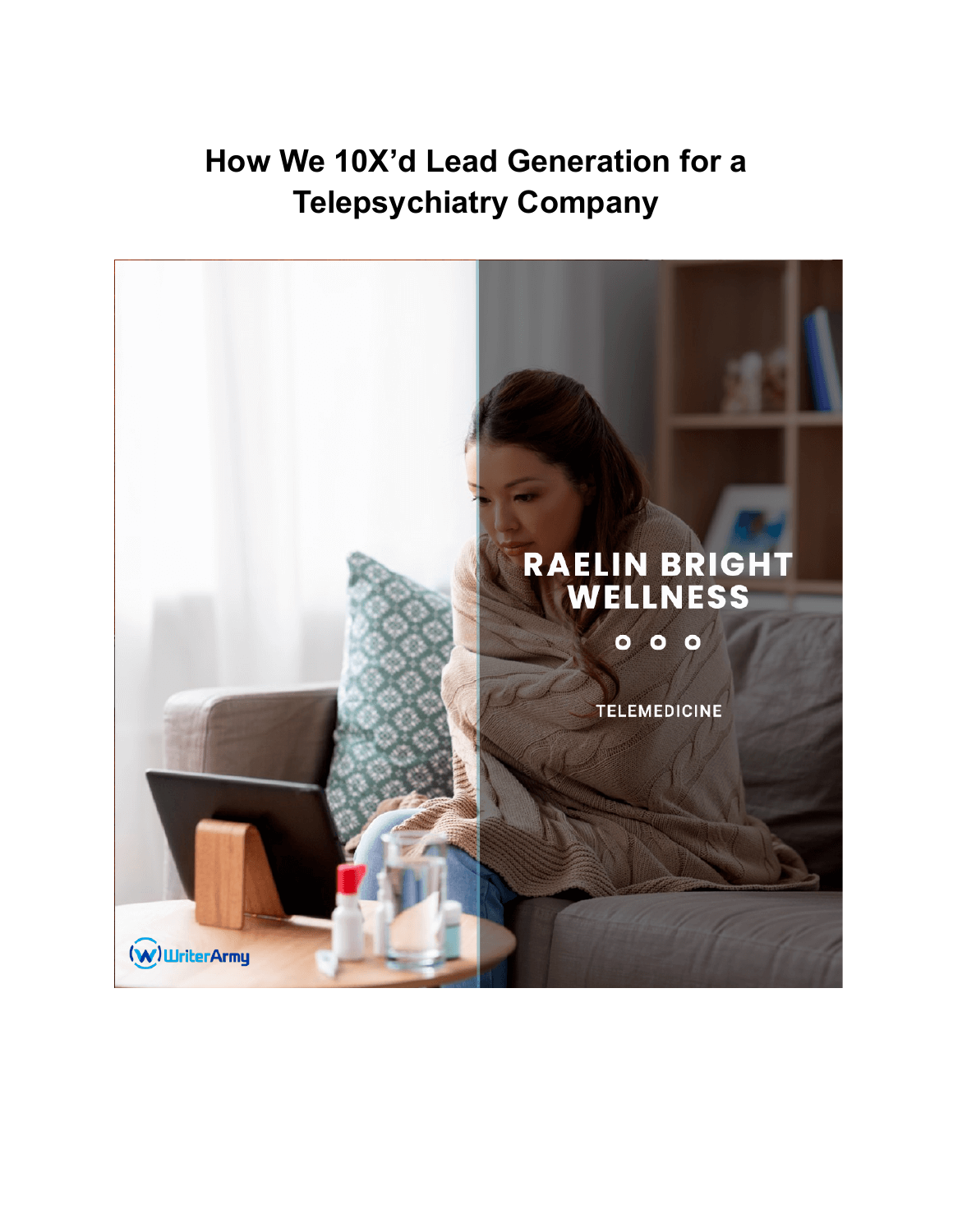### **About the client:**

Raelin Bright Wellness is a telepsychiatry practice based in Nevada founded by Dominique Sanders, a Psychiatric Nurse Practitioner.

As very well-versed and passionate as the owner was with the industry, she wanted to start a practice business successfully - *in the midst of the Covid situation.*

*And if you're thinking that that would've been an obstacle, we saw that as an opportunity.*

The idea was simple and effective, offer her services to clients in need through telehealth.

From a business/marketing standpoint, this would allow her customers to **be protected**, **feel safer** with her, while significantly **reducing business costs.**

She had **just launched** her website & business and needed **a quicker way to generate leads** than content marketing.

However, we **consulted** with her on both **content and paid media.**

#### **The challenge:**

Dominique wanted to **expand** from Nevada to California & Iowa, but she was - at that moment **restricted to Nevada**'s market only.

*And if you know a little about Google & Facebook Ads, you'd know it's a bit of a challenge.*

Nevertheless, Raelin Bright Wellness was getting on average **1-2 leads per week** in the beginning**.**

This was through a few **psychiatry/therapy websites** she was listed on. Though with her big ambitions, this wasn't satisfying - *to say the least.*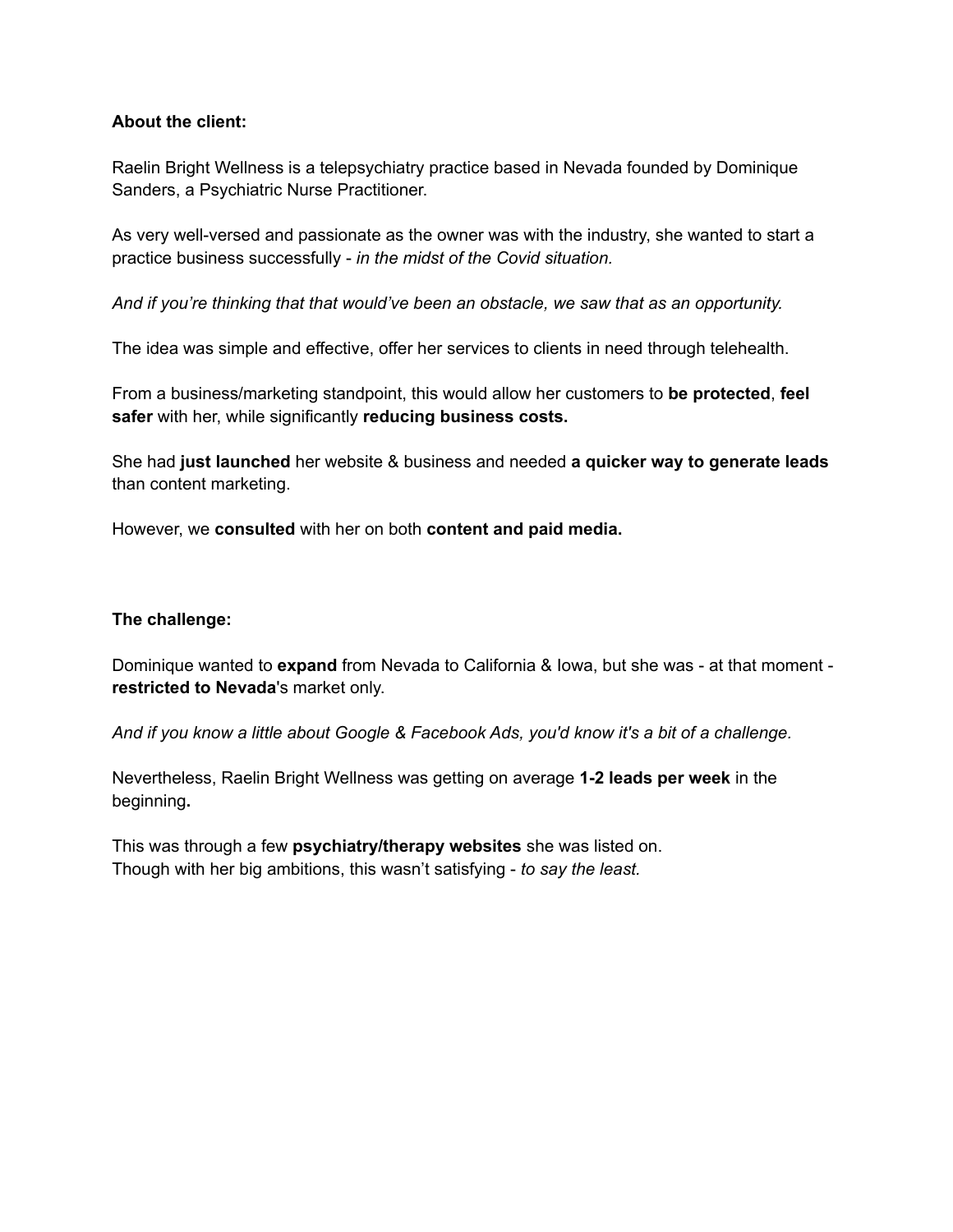

Dominique wanted to find a **sustainable, profitable, and consistent** way of **attracting clients.**

*Naturally, she was a great psychiatric nurse, but marketing & content were not her specialties. This is how Dominique turned to WriterArmy.*

#### **The solution:**

After attentive calls, meetings, and thorough market research, we were able to identify her ideal customers, along with the quickest and most accessible way to reach them immediately.

I.e Where they would hang out, how to speak to them in a way that they'll effectively resonate with, and how to successfully attract them to her A+ quality services.

#### **Provided services:**



**Market Research** 



**Persuasive Copywriting** 



**FB & IG Ads** 

We had identified that her ideal clients would be hanging out on Facebook and Instagram, following a few pages, having some common interests, and sure enough… we were right.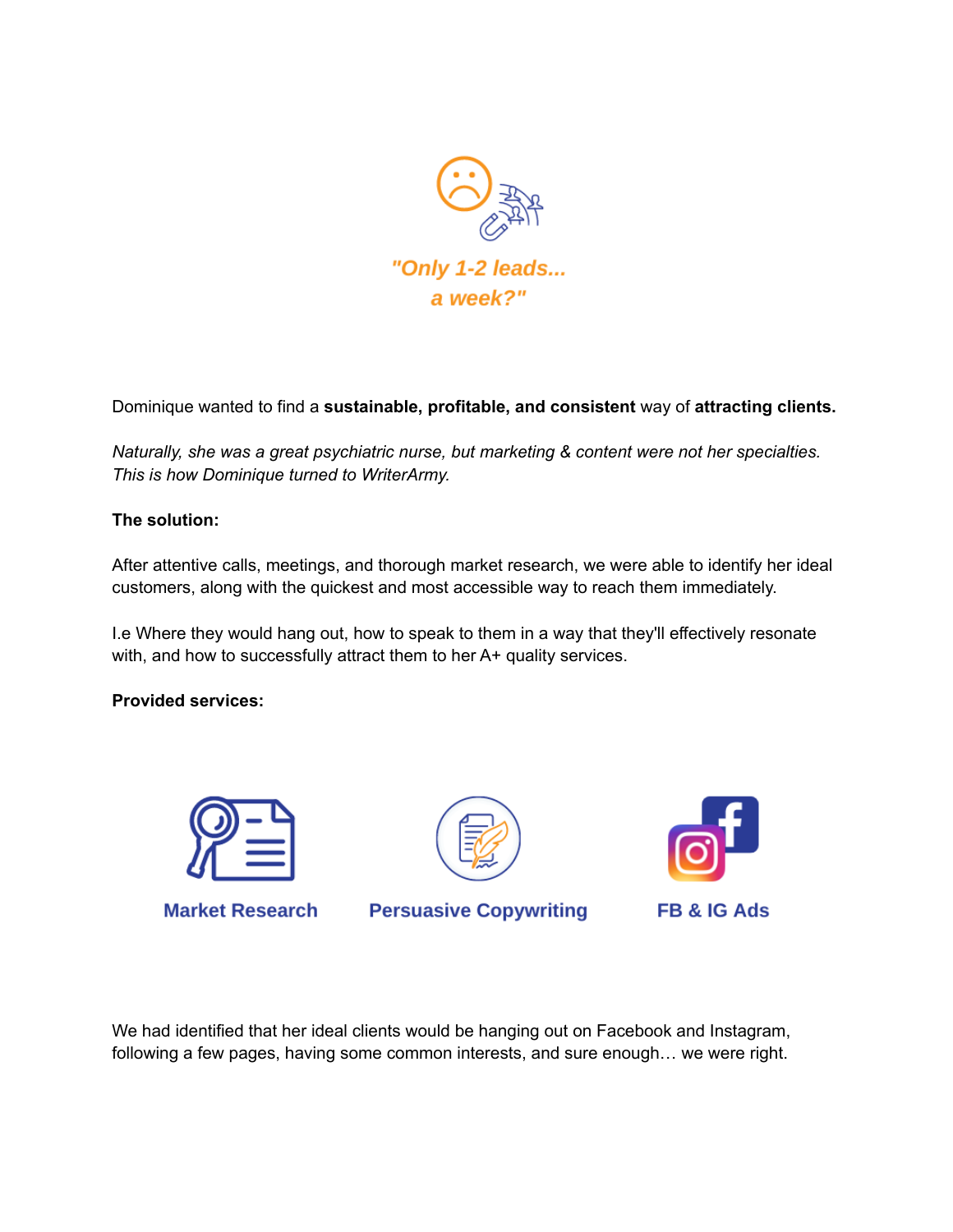And so, in addition to **market research**, we've also provided RaelinBrightWellness with **copywriting, social media content strategy, UI/UX optimization, website design,** as well as **Facebook & Instagram Ads management**.

*Needless to say, Raelin was amazing at her own work, all of her clients were happy to consult with her.*

So what kinds of results were we able to provide?

## **The outcome:**

Through a careful combination of our provided services, we were able to effectively **hit** *- and exceed -* her **desired goals.**

**In the first week:** we managed to get Raelin **from 1-2 leads per week to 2-3 per day.**

**In the second week:** we nearly **doubled** that number.

**At the peak:** we hit **20-30 leads per week** *- in the first month.*

**On average:** Realin was generating **10-20 leads per week.** That's 10 times her initial leads.

And with a **20% lead-to-customer conversion ratio,** Dominique was running a very "busy" business.

10**X** 



From 1-2 leads per week



When we first started working together, Raelin's social media pages were all new **(i.e 0 likes / 0 followers).**

**We consulted with Raelin Bright Wellness on their social media content and engagement strategy.**